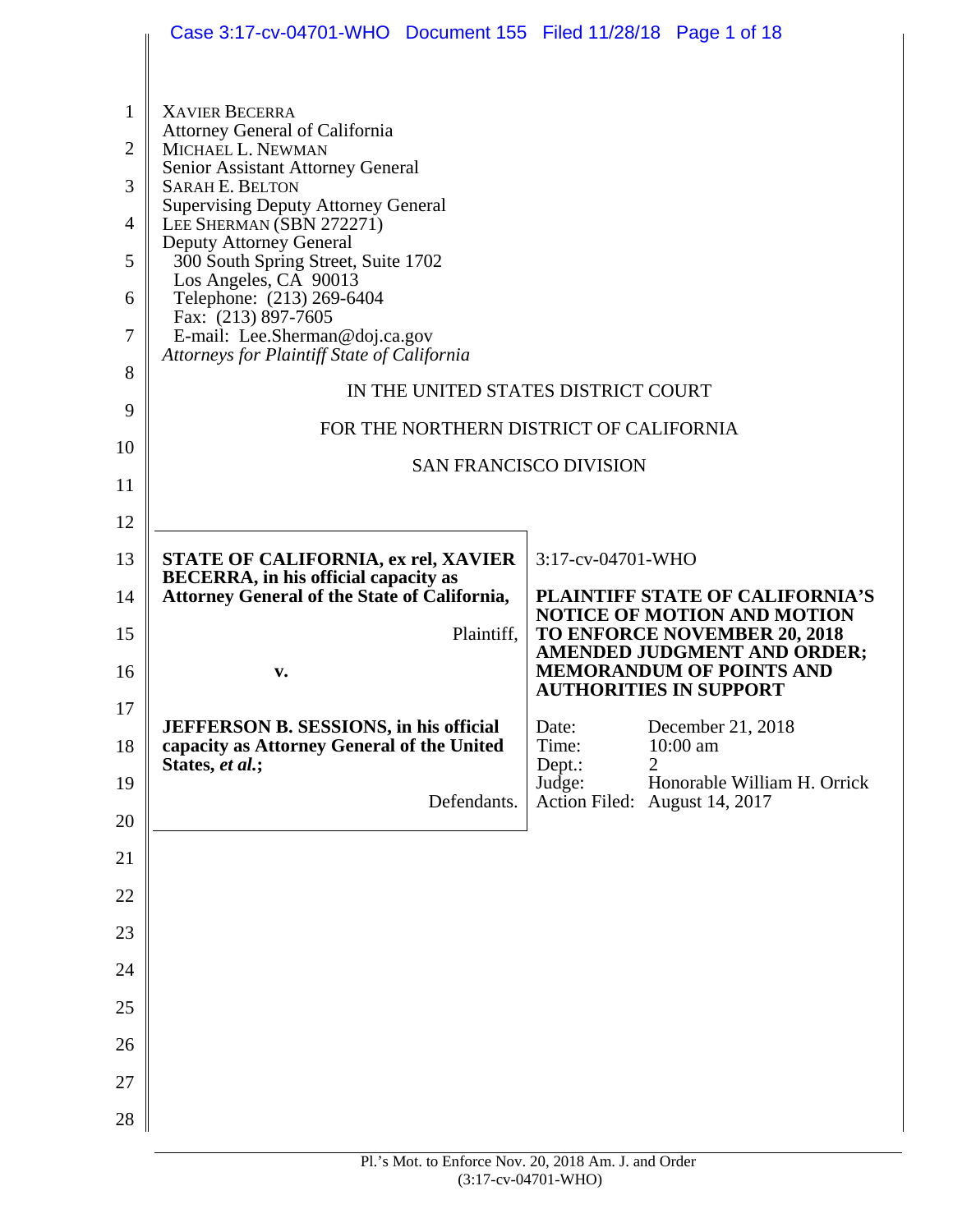|                | Case 3:17-cv-04701-WHO Document 155 Filed 11/28/18 Page 2 of 18         |
|----------------|-------------------------------------------------------------------------|
|                |                                                                         |
| 1              | <b>TABLE OF CONTENTS</b>                                                |
| 2              | Page                                                                    |
| 3              |                                                                         |
| $\overline{A}$ |                                                                         |
| 5              |                                                                         |
| 6              | Ι.                                                                      |
| 7              | II.                                                                     |
| 8              |                                                                         |
| 9              | L.<br>Defendants Have Violated the Amended Judgment and Order by<br>II. |
| 10             |                                                                         |
| 11             | Defendants are Violating the Court Order by Enforcing the § 1373<br>A.  |
|                | Defendants Lack Statutory or Constitutional Authority to<br><b>B.</b>   |
| 12             | Incorporate the Terms of § 1373 or Enforce their New PSN                |
| 13             |                                                                         |
| 14             |                                                                         |
| 15             |                                                                         |
| 16             |                                                                         |
| 17             |                                                                         |
| 18             |                                                                         |
| 19             |                                                                         |
| 20             |                                                                         |
| 21             |                                                                         |
| 22             |                                                                         |
| 23             |                                                                         |
| 24             |                                                                         |
| 25             |                                                                         |
| 26             |                                                                         |
| 27             |                                                                         |
| 28             |                                                                         |
|                | $\mathbf{i}$                                                            |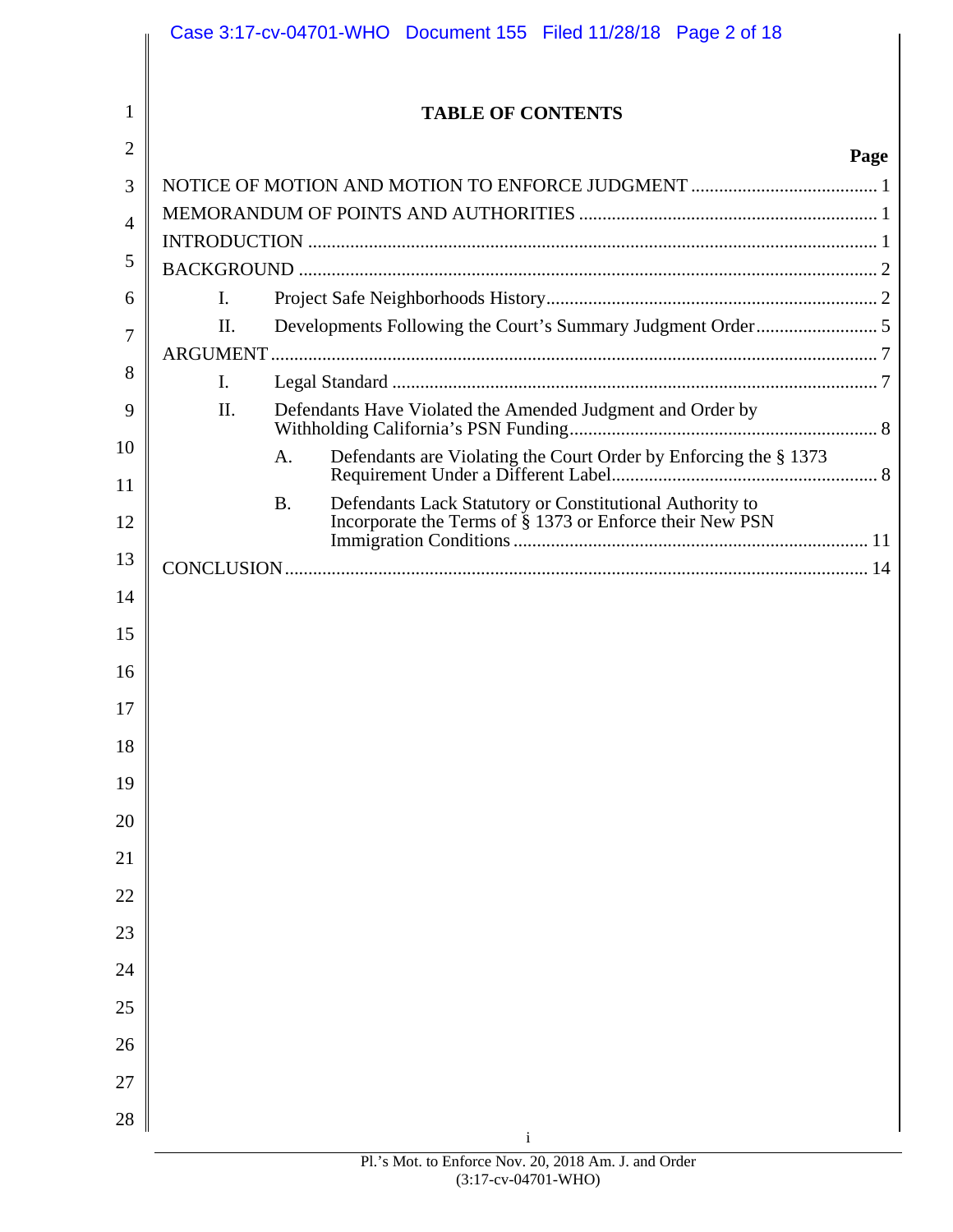|          | Case 3:17-cv-04701-WHO  Document 155  Filed 11/28/18  Page 3 of 18           |
|----------|------------------------------------------------------------------------------|
| 1        | <b>TABLE OF AUTHORITIES</b>                                                  |
| 2        |                                                                              |
| 3        | Page                                                                         |
| 4        | <b>CASES</b>                                                                 |
| 5        | Apple Comput., Inc. v. Formula Int'l, Inc.                                   |
| 6        |                                                                              |
| 7        | California v. U.S. Dep't of Labor                                            |
| 8<br>9   | Champaign Cty. v. U.S. Law Enf't Assistance Admin.                           |
| 10       | City of Los Angeles v. Sessions                                              |
| 11<br>12 | Gilbert v. Johnson                                                           |
| 13       |                                                                              |
| 14       | Heartland Hosp. v. Thompson                                                  |
| 15<br>16 | Kahmann v. Reno                                                              |
| 17       | Lincoln v. Vigil                                                             |
| 18<br>19 | Motor Vehicle Mfrs. Ass'n v. State Farm Mut. Auto. Ins. Co.                  |
| 20       | Pennhurst State Sch. & Hosp. v. Halderman                                    |
| 21       |                                                                              |
| 22       | Planned Parenthood of Ind., Inc. v. Comm'r of the Ind. State Dep't of Health |
| 23       | Robbins v. Reagan                                                            |
| 24       |                                                                              |
| 25       | Rodriguez v. Cuomo                                                           |
| 26       | Rural Alaska Cmty. Action Program v. Smith                                   |
| 27       |                                                                              |
| 28       | $\overline{\mathbf{11}}$                                                     |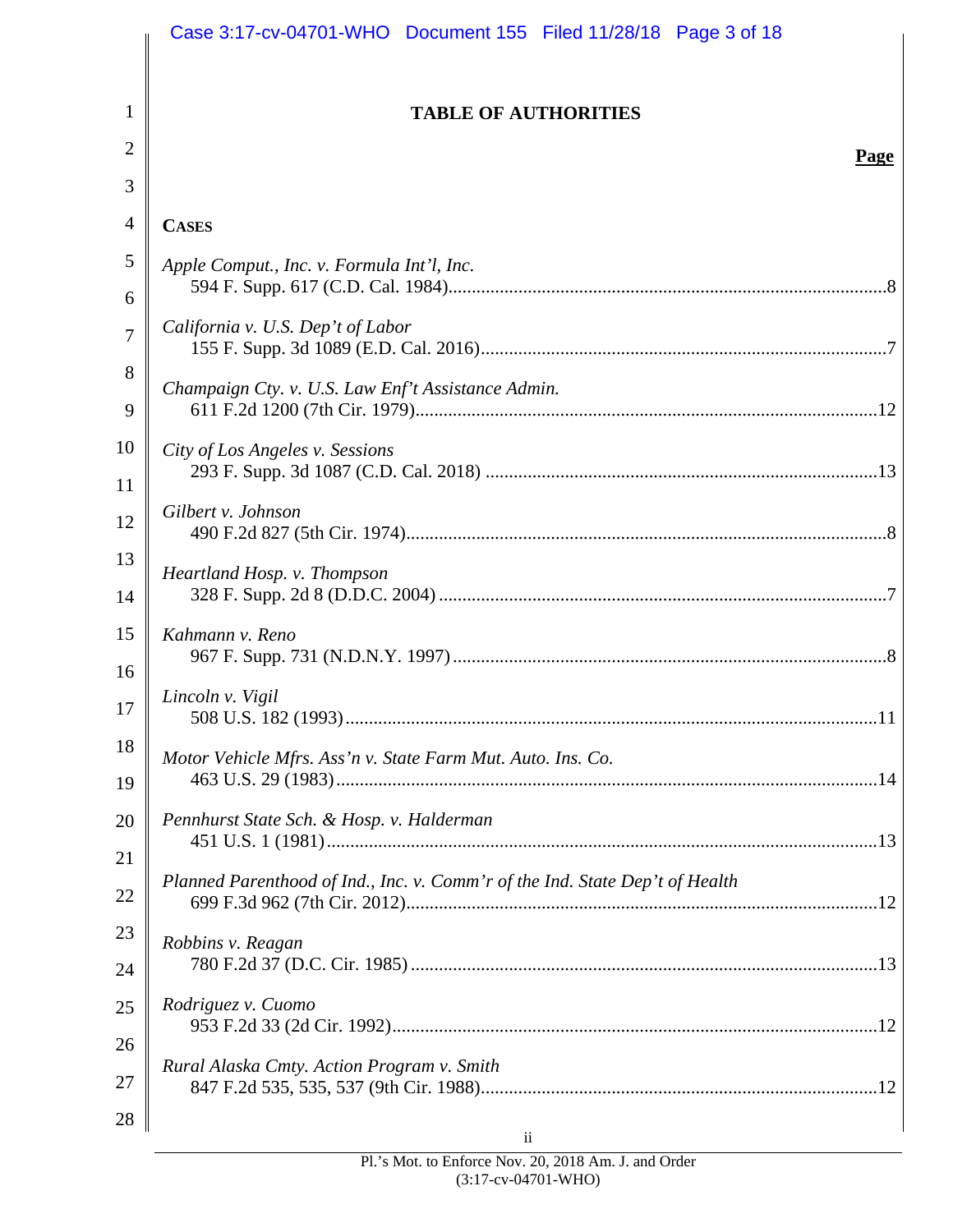|                | Case 3:17-cv-04701-WHO Document 155 Filed 11/28/18 Page 4 of 18                  |
|----------------|----------------------------------------------------------------------------------|
|                |                                                                                  |
| 1              | <b>TABLE OF AUTHORITIES</b><br>(continued)                                       |
| $\overline{2}$ | Page                                                                             |
| 3              | SEC v. Hermil                                                                    |
| $\overline{4}$ |                                                                                  |
| 5              | South Dakota v. Dole                                                             |
| 6              | Westlake N. Prop. Owners Ass'n v. City of Thousand Oaks                          |
| 7              |                                                                                  |
| 8              | <b>STATUTES</b>                                                                  |
| 9              | 5 United States Code                                                             |
| 10             |                                                                                  |
| 11             | 8 United States Code                                                             |
| 12             | <b>34 United States Code</b>                                                     |
| 13             |                                                                                  |
| 14             |                                                                                  |
| 15             |                                                                                  |
| 16             | Consolidated Appropriations Act of 2018, Pub. L. No. 115-141, 132 Stat. 348, 420 |
| 17             |                                                                                  |
| 18             | 21st Century Department of Justice Appropriations Authorization Act, Pub. L. No. |
| 19             |                                                                                  |
| 20             | The Project Safe Neighborhoods Grant Program Authorization Act of 2018, Pub L.   |
| 21             | <b>CONSTITUTIONAL PROVISIONS</b>                                                 |
| 22             | <b>United States Constitution</b>                                                |
| 23             |                                                                                  |
| 24             |                                                                                  |
| 25             | <b>COURT RULES</b>                                                               |
| 26             |                                                                                  |
| 27             |                                                                                  |
| 28             |                                                                                  |
|                | iii                                                                              |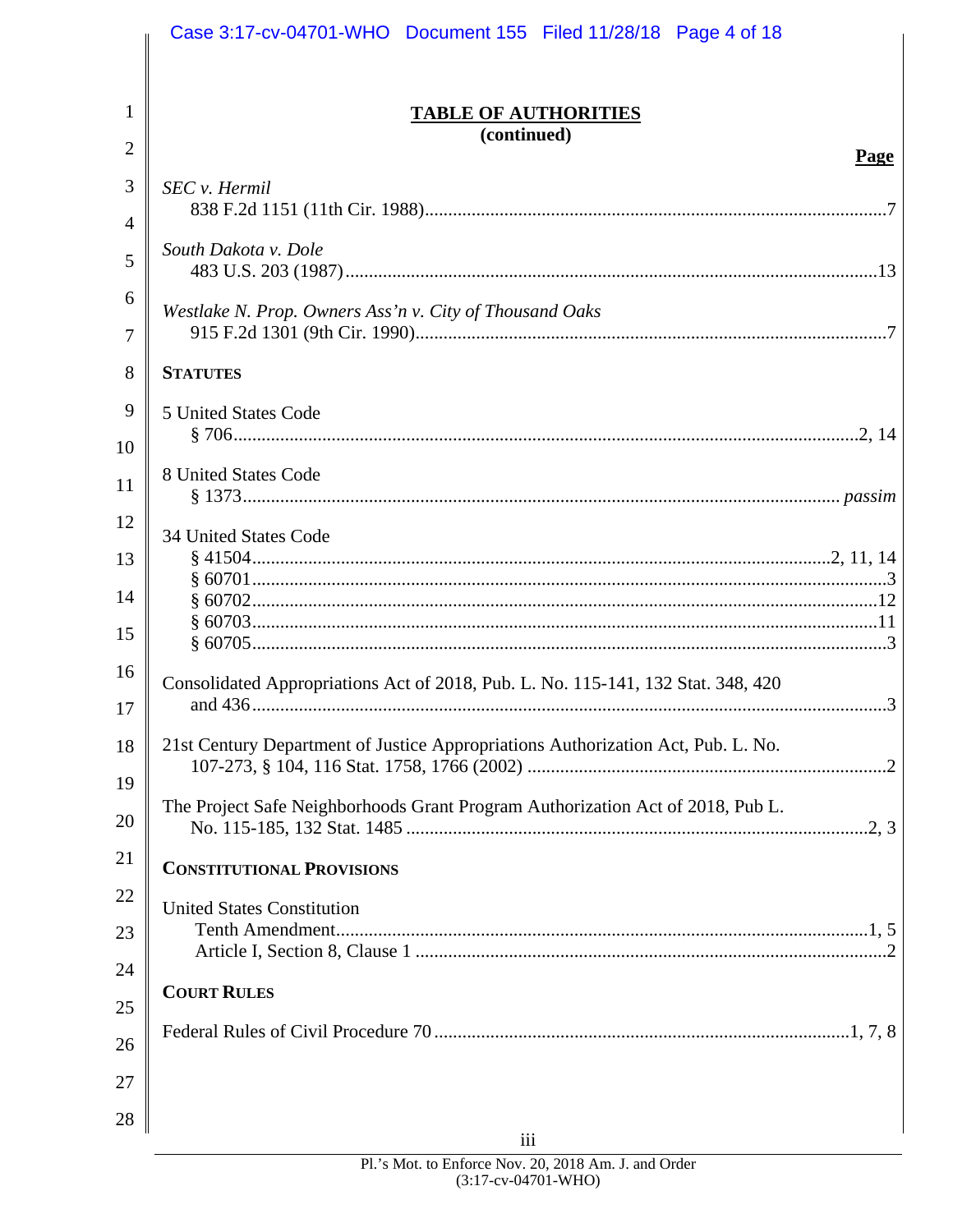<span id="page-4-0"></span>

## **NOTICE OF MOTION AND MOTION TO ENFORCE JUDGMENT**

2 3 4 5 6 7 8 9 10 11 PLEASE TAKE NOTICE that on December 21, 2018 at 10:00 am or as soon thereafter as it may be heard before the Honorable William H. Orrick in Courtroom 2 of the U.S. District Court for the Northern District of California, 450 Golden Gate Avenue, San Francisco, CA 94102, Plaintiff State of California, ex rel. Xavier Becerra, California Attorney General, will and does hereby move to enforce this Court's November 20, 2018 Amended Judgment and Order, ECF No. 154, under the Court's inherent powers to enforce its own orders and Fed. R. Civ. P. 70. This Motion is based on this Notice of Motion and Motion, the Memorandum of Points and Authorities, the declarations, the Request for Judicial Notice, as well as the papers, evidence and records on file, and any other written or oral evidence or argument as may be presented at or before the time this Motion is heard by the Court.

12

13

# **MEMORANDUM OF POINTS AND AUTHORITIES INTRODUCTION**

14 15 16 17 18 19 20 21 22 23 24 25 26 27 28 California respectfully requests that the Court enforce its November 20, 2018 Amended Judgment and Order by compelling Defendants to immediately award approximately \$1.5 million in public safety funds that Defendants have presently withheld from California, which are conditioned on compliance with 8 U.S.C. § 1373. At issue in this Motion is a block grant referred to as Project Safe Neighborhoods ("PSN") that California has annually received. Congress required that the Attorney General establish PSN funding for each judicial district to promote federal coordination with state and local law enforcement officials in enforcing federal firearms laws, including school gun violence and juvenile gun offenses. Although PSN has no relationship to immigration enforcement, for the first time, in fiscal year ("FY") 2018, Defendants required PSN recipients to certify compliance with § 1373, and to not violate § 1373, as conditions to the grant. Incidentally, on October 3, 2018, Defendants released PSN funding and allocated funding to 86 of 93 judicial districts, but withheld funding from judicial districts in California and two other states that Defendants previously identified as potentially being non-compliant with § 1373. On October 5, 2018, the Court granted California's motion for summary judgment and declared that § 1373 is unconstitutional on its face under the Tenth Amendment of the U.S.

1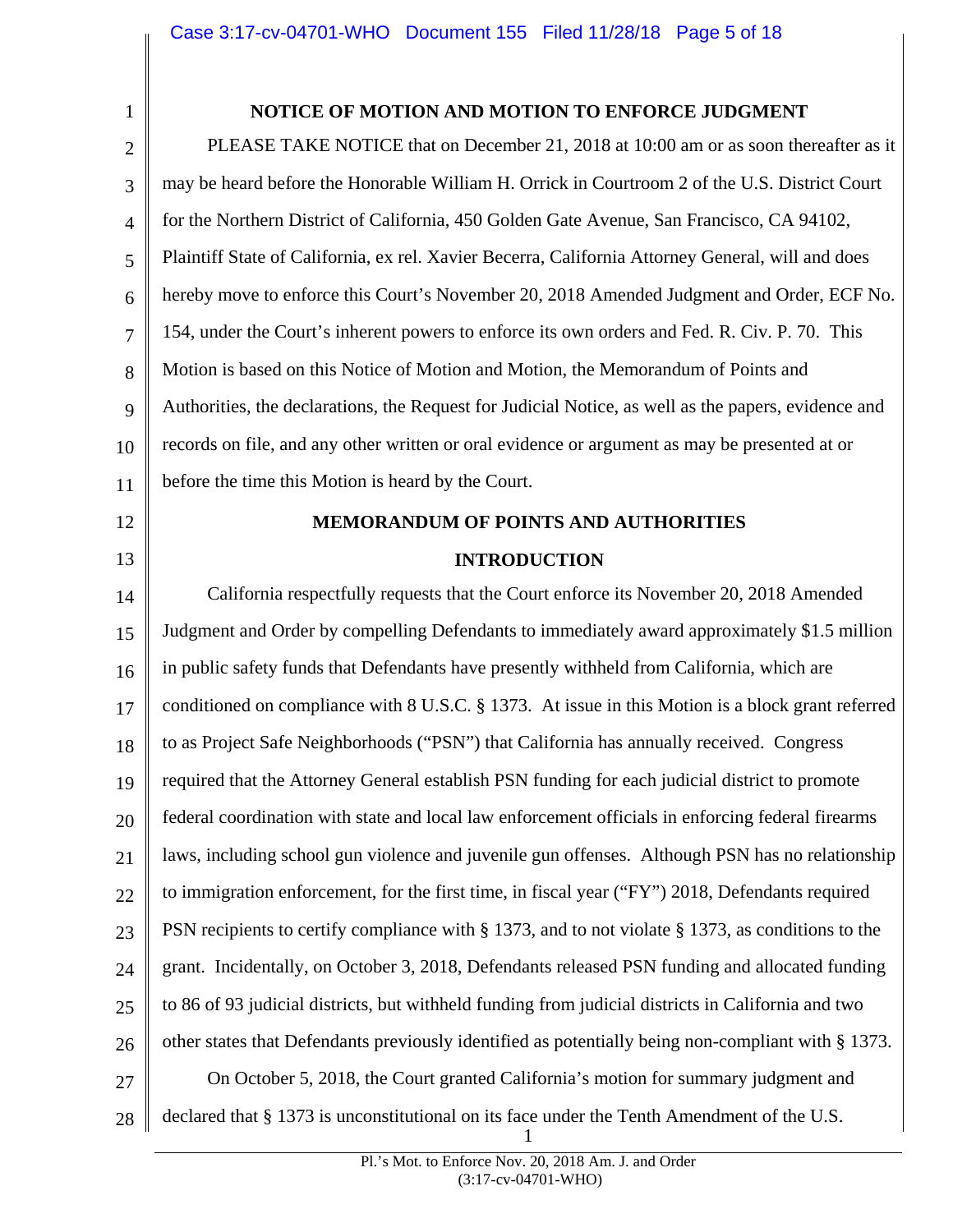### Case 3:17-cv-04701-WHO Document 155 Filed 11/28/18 Page 6 of 18

<span id="page-5-0"></span>1 2 3 4 5 6 7 8 9 10 11 12 13 14 15 16 17 18 19 20 21 22 23 24 25 26 Constitution. Following this ruling, and despite § 1373's unconstitutionality, Defendants sought to alter the judgment to preserve their ability to "incorporate the terms" of § 1373 as a condition for PSN. ECF No. 151 at 1-2. After two rounds of briefing, the Court enjoined Defendants from conditioning any federal funding "on the basis of 8 U.S.C. § 1373's independent statutory obligations," ECF No. 154 at 3, and determined that Defendants may only "incorporate[] the terms of Section 1373" as a condition on funding where they have separate statutory authority to do so. ECF No. 153. Undeterred, Defendants last week informed California that regardless of the Court's judgment, they will not award PSN funding to the State on the basis of a new rationale: Defendants "doubt . . . California's willingness and ability to work in full partnership with federal law enforcement officials." Decl. of Lee Sherman, Ex. B at 1 ("Sherman Decl."). While California has imposed limitations on its law enforcement officers' ability to participate in immigration enforcement, California does partner with federal law enforcement, including immigration authorities, on criminal matters. The record demonstrates that Defendants' new explanation for withholding PSN funding from California is an end-run around the Amended Judgment and Order. Even if it were not, Defendants lack the statutory authority to impose substantive conditions on California to punish it for not cooperating on immigration enforcement ("PSN Immigration Conditions"). Nor do the PSN Immigration Conditions pass muster under the Spending Clause, U.S. Const. art. I, § 8, cl. 1, and Administrative Procedure Act, 5 U.S.C. § 706 (2012). **BACKGROUND I. PROJECT SAFE NEIGHBORHOODS HISTORY**  Project Safe Neighborhoods (PSN) was originally created by Congress in 2002 as part of the 21st Century Department of Justice Appropriations Authorization Act, Pub. L. No. 107-273, § 104, 116 Stat. 1758, 1766 (2002). Congress provided that "[t]he Attorney General *shall* establish a program for *each* United States Attorney to provide for coordination with State and local law enforcement officials in the identification and prosecution of violations of Federal firearms laws

- 27 including school gun violence and juvenile gun offenses." 34 U.S.C. § 41504(a) (emphasis
- 28 added). On June 18, 2018, the President signed into law the Project Safe Neighborhoods Grant 2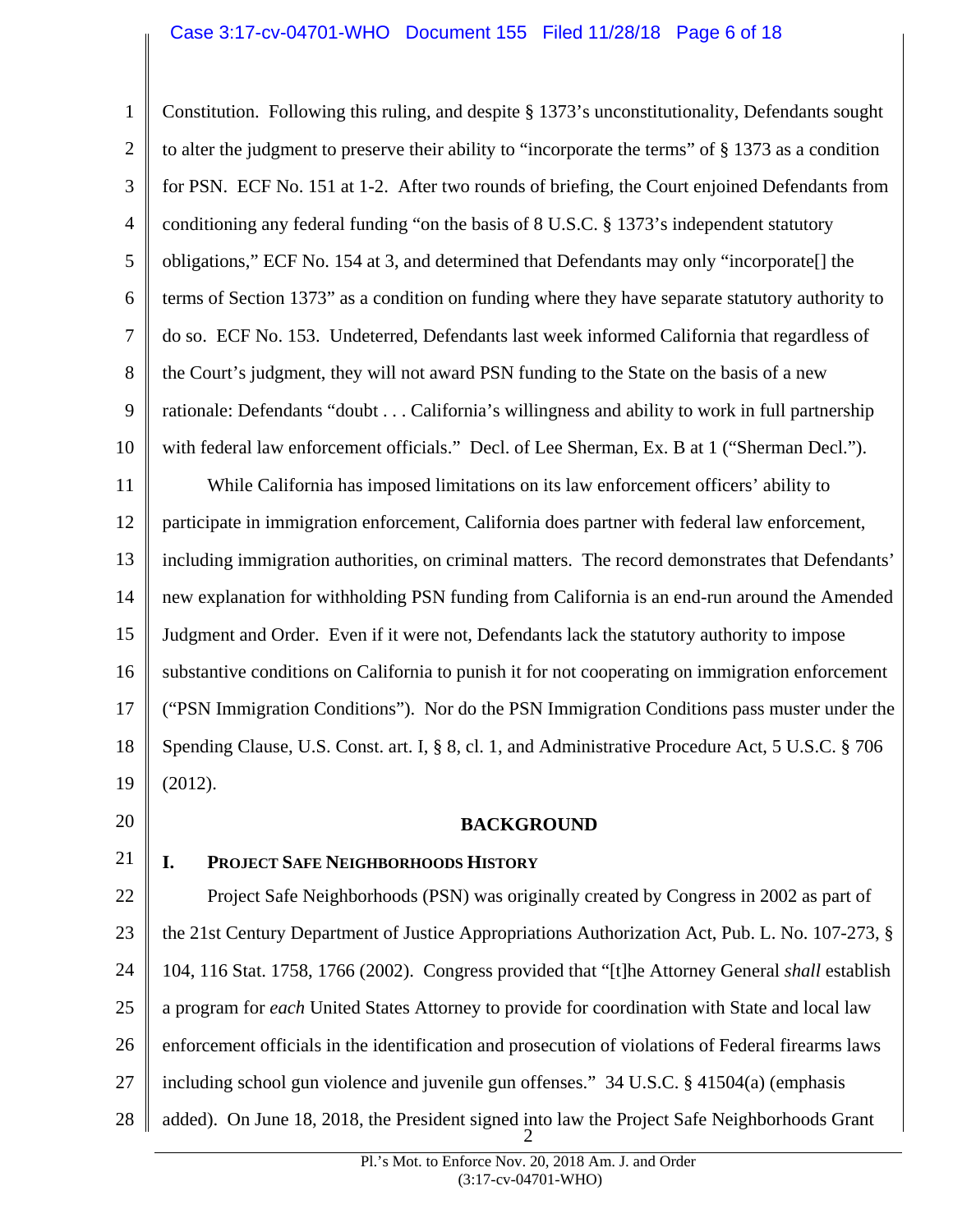## Case 3:17-cv-04701-WHO Document 155 Filed 11/28/18 Page 7 of 18

<span id="page-6-0"></span>1 2 3 4 5 6 7 Program Authorization Act of 2018, Pub L. No. 115-185, 132 Stat. 1485, chaptered as 34 U.S.C. §§ 60701-60705. That law re-established PSN and appropriated funds for FY 2019 to 2021, *id.* § 60705, without repealing 34 U.S.C. § 41504. Neither the statutory language nor the legislative history of any iteration of PSN indicates that Congress intended a relationship between PSN and immigration enforcement. *See id.* §§ 41504(a), 60701-60705; *see also* Decl. of Gina Buccieri-Harrington ¶ 6 ("Harrington Decl.") ("No PSN award has ever contained a condition requiring California to assist in immigration enforcement.").

l 8 9 10 11 12 13 14 15 16 17 18 19 20 21 22 23 24 25 26 For FY 2018, USDOJ effectuates its statutory obligation under PSN by using an appropriation from Congress to fund the program and treating it as a block grant tied to a specific formula. *See* RJN Ex. A at 4 (relying on the Consolidated Appropriations Act of 2018, Pub. L. No. 115-141, 132 Stat. 348, 420 and 436); RJN Ex. H at 2 (referring to PSN as a block grant); RJN Ex. C at 3 (describing formula for PSN funding distribution); Sherman Decl., Ex. B at 3 (relying on Congress's appropriations "for competitive and evidence-based programs to reduce gun crime and gang violence" as providing funding for  $PSN$ ).<sup>1</sup> Each U.S. Attorney's office in a federal judicial district must select a "fiscal agent" that is certified by that district's U.S. Attorney's office to apply for PSN funds. RJN Ex. A at 1 (FY 2018 PSN Solicitation). Once funds are disseminated to the fiscal agents, fiscal agents hold a competitive process to identify subrecipients intending to use the funds consistent with PSN purposes. *Id.* at 5. The FY 2018 PSN Solicitation promotes "flexibility of the program to adjust to the particular realities of individual jurisdictions," and recognizes that due to the "significant differences among U.S. communities in the level and nature of violent crime, PSN needs to be able to adapt to the unique circumstances of each local jurisdiction." *Id.* at 5-6. Between 2007 and 2017, the California Governor's Office of Emergency Services ("OES") has annually applied for and received PSN funding as a fiscal agent for disbursing subawards to California local jurisdictions to use in connection with their local U.S. Attorney's offices. Harrington Decl. ¶ 6. Consistent with the purpose of PSN, those subgrants were focused on

27 28 <sup>1</sup> There is some information that suggests that PSN was treated as a competitive grant for a period of time between PSN's inception and the present despite no change in the statute. USDOJ's implementation of PSN in prior years is not at issue in this motion.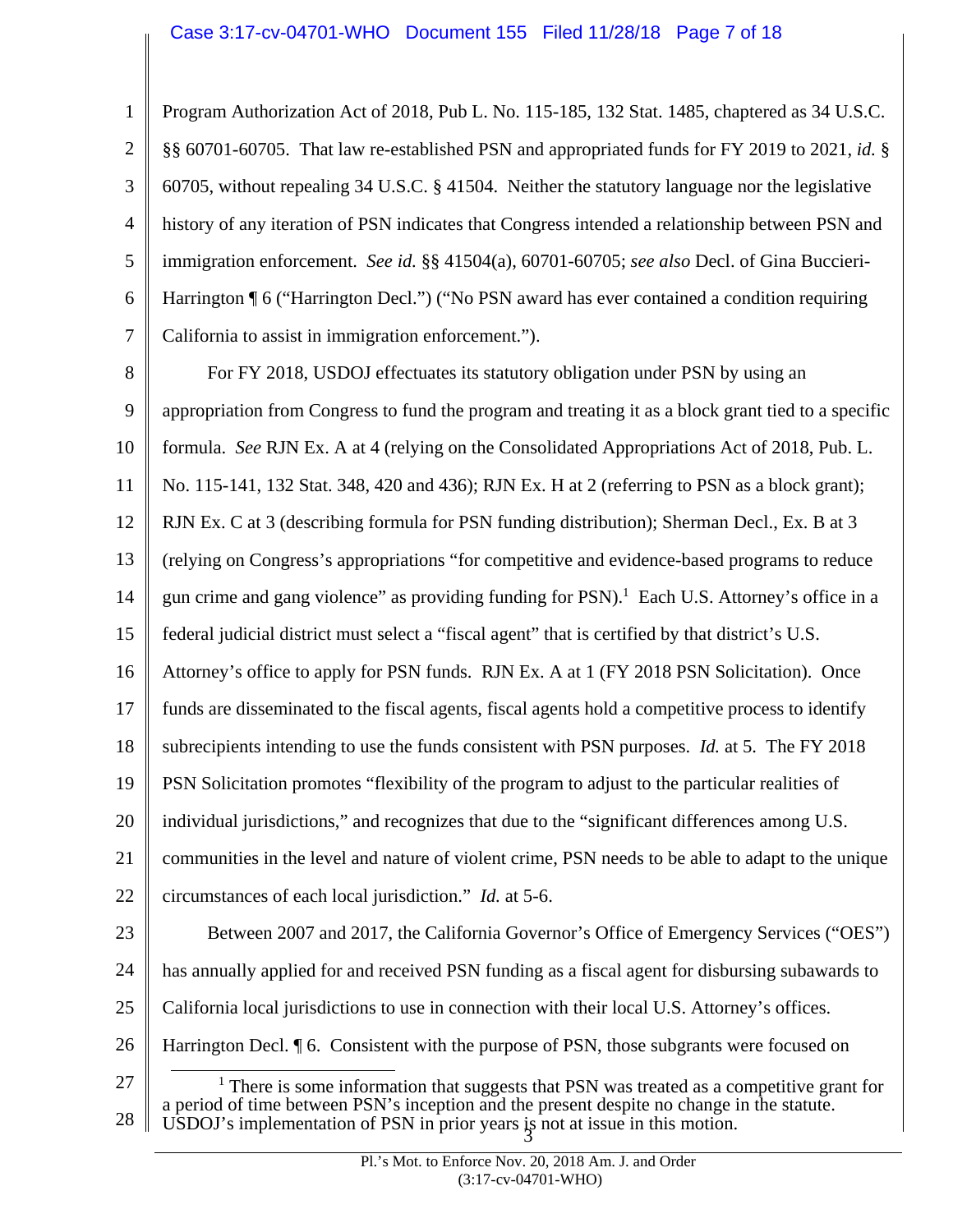## Case 3:17-cv-04701-WHO Document 155 Filed 11/28/18 Page 8 of 18

1 2 3 4 5 reducing crime throughout the State. For example, in FY 2017, OES issued a \$450,000 PSN award to the Bakersfield Police Department to contract with ShotSpotter to more timely pinpoint the location of gunfire in real time, and in FY 2016, OES issued a \$450,000 PSN award to the Fresno Police Department, in part, to purchase a National Integrated Ballistics Information Network to test crime scene evidence. *Id.* ¶ 7.

\$1,471,699.<sup>2</sup> *Id.* 11. OES complied with the pre-eligibility requirements applicable to fiscal 6 7 8 9 10 11 12 13 14 15 16 17 18 19 20 21 22 23 24 25 On or about June 18, 2018, USDOJ released the FY 2018 PSN Solicitation. In it, USDOJ acknowledged that PSN is to fund projects for "each" district where there is a U.S. Attorney, RJN Ex. A at 4-5, and that USDOJ intended to make PSN awards to each such district. *Id.* at 11. The PSN Solicitation stated that fiscal agents are subject to pre-eligibility requirements identified on the title page of the document, *id.* at 8, 14, that consist of certification as a fiscal agent by the relevant U.S. Attorney's office and agreement to forego any profit or management fee. *Id.* at 1. In addition, for the first time, in FY 2018, USDOJ requires the chief legal officer of the state or local government agencies applying as fiscal agents to "properly execute, and the fiscal agent must submit, the specific certification regarding compliance with 8 U.S.C. § 1373," *id.* at 2, which is Appendix G to the PSN Solicitation. All subrecipients of PSN funding also must submit a § 1373 certification to receive an award. *Id.* at 20-21. Furthermore, in the PSN Solicitation, USDOJ identified only one new "Express Award Condition" to be included in FY 2018 awards applying with respect to the "program or activity" to be funded: "*Not to violate (and certify that it is not in violation of) 8 U.S.C. § 1373*." *Id.* at 32 (emphasis added). On July 19, 2018, OES submitted complete FY 2018 applications for PSN funds for local California jurisdictions to use in the Northern, Central, Southern, and Eastern Districts. Harrington Decl. <sup>¶</sup> 9. The total request for the Northern, Central, and Southern Districts was agents in the FY PSN 2018 Solicitation. *Id.* ¶ 9. Although it was not required to include the § 1373 certification until acceptance of the PSN award, *see, e.g.*, RJN Ex. A at 2, OES submitted

l 26 27 28  $2$  On August 23, BJA notified Cal OES that its application for the Eastern District of California was denied because the Eastern District decided to proceed with a different fiscal agent other than Cal OES for the portion of funds set aside for that district. Harrington Decl.  $\P$  11  $\&$ Ex. B. In this Motion, California does not seek receipt of the funds that Cal OES applied for as part its application for use of PSN funds in the Eastern District of California. 4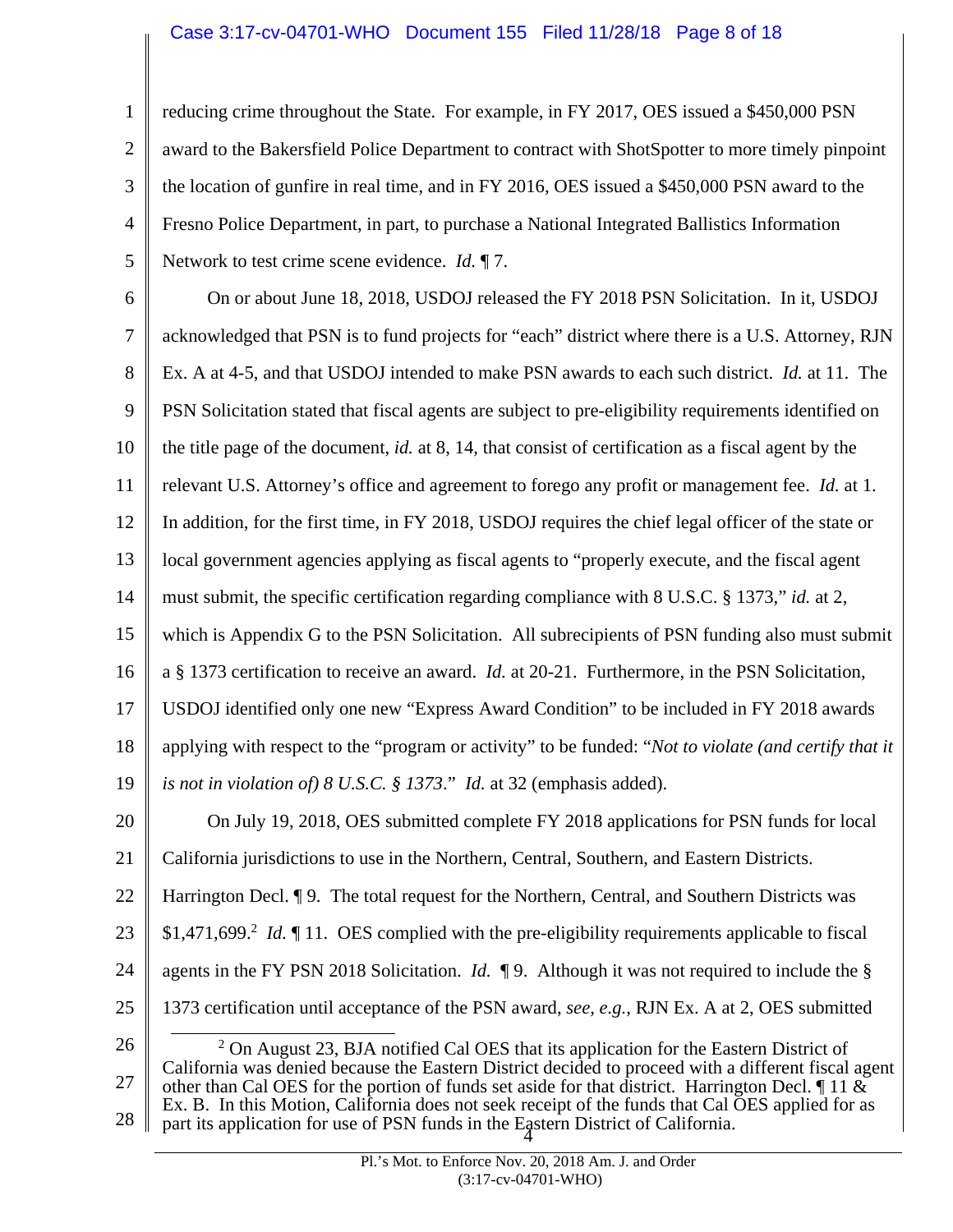## Case 3:17-cv-04701-WHO Document 155 Filed 11/28/18 Page 9 of 18

<span id="page-8-0"></span>Ex. A. On September 6, BJA contacted OES asking for its § 1373 certification of compliance. *Id.* 12 & Ex. C. OES responded by pointing to the supplemental statement already submitted. 1 2 3 4 5 6 7 California's certification of compliance with § 1373 as a supplemental statement to each of its applications explaining that the State's laws comply with that statute. Harrington Decl.  $\parallel$  10 & *Id.* BJA said it would follow-up with any additional questions, but never did. *Id.* OES never received any FY 2018 PSN funding, or any response from USDOJ about the status of its application despite its follow-up. *Id.* ¶ 13 & Ex. C.

8 9 10 11 12 13 On October 3, 2018, USDOJ announced the release of PSN funding, RJN Ex. B (PSN Press Release), and released a chart with the PSN funding allocations. RJN Ex. C. As the chart illustrates, Defendants made PSN allocations to judicial districts in every state except for California, Oregon, and Illinois (Northern and Central Districts). *Compare id. with* RJN Ex. D (list of all U.S. Attorney districts). Defendants previously indicated that each of those three states may have laws or policies that violate § 1373. RJN Exs. E - G.

14

### **II. DEVELOPMENTS FOLLOWING THE COURT'S SUMMARY JUDGMENT ORDER**

15 16 17 18 19 On October 5, 2018, the Court granted the State's motion for summary judgment. Among other things, the Court: (a) declared that that the State's TRUST, TRUTH, and Values Acts, and State Confidentiality Statutes comply with § 1373; (b) declared that § 1373 is unconstitutional on its face under the Tenth Amendment of the U.S. Constitution; and (c) enjoined Defendants from enforcing § 1373 against any California state entity or political subdivision. ECF No. 138.

20 21 22 23 24 25 26 27 28 Defendants moved to alter or amend the judgment. ECF No. 139. As it relates to § 1373, Defendants sought an amendment to allow Defendants to "impos[e] other grant conditions based on other statutory authority, including, where relevant authority exists, an independent grant condition that incorporates the terms of Section 1373." *Id.* at 5. California opposed the motion because "Defendants' proposed modification would allow them to require compliance with an unconstitutional law, even where that statutory authority does not exist." ECF No. 143 at 14-15. At the October 26, 2018 hearing on Defendants' motion, the Court requested additional briefing on how Defendants "might employ Section 1373 in ways that the current Judgment would prohibit." ECF No. 149. Defendants' brief acknowledged that PSN includes an "award 5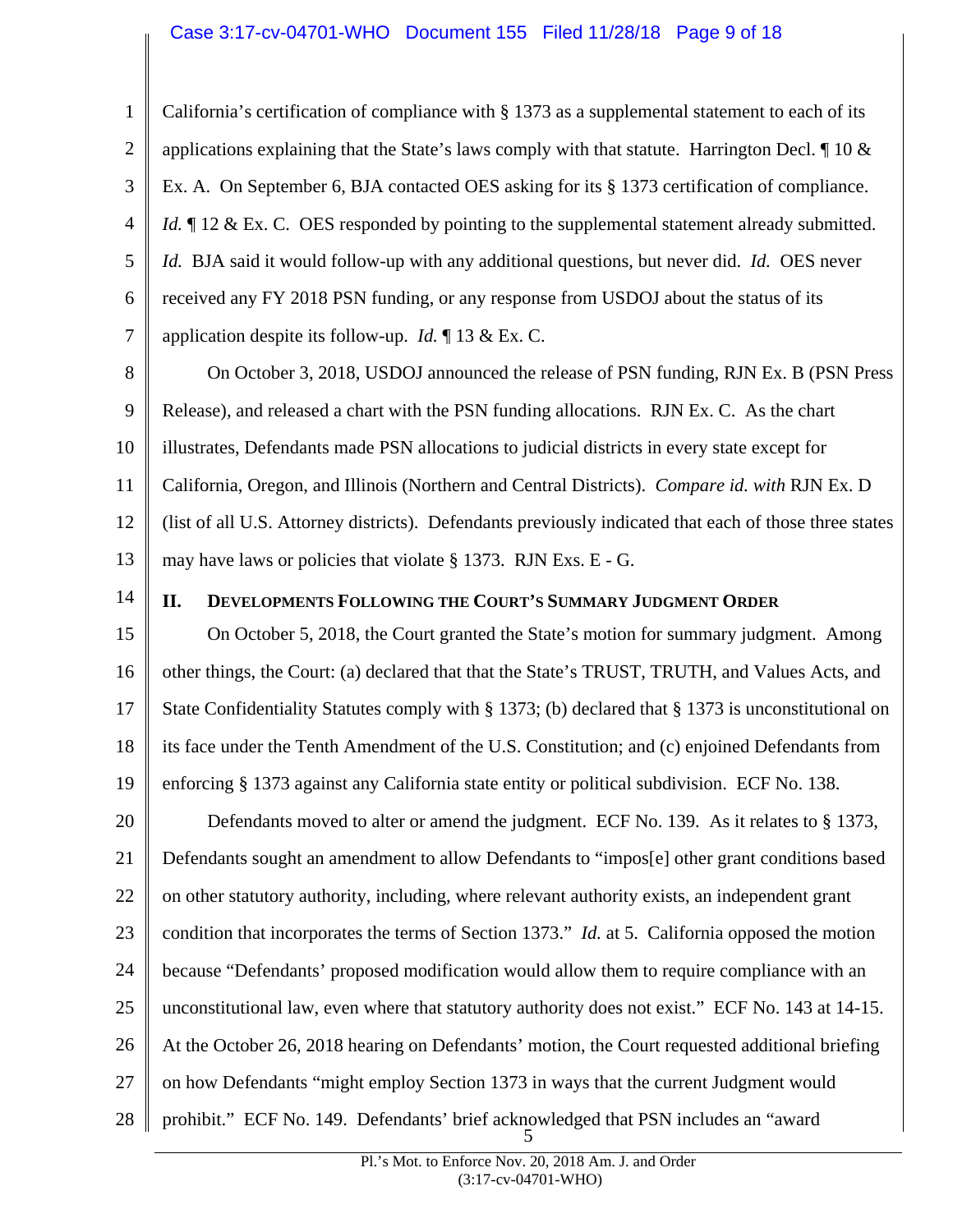1 2 3 4 5 condition[] that incorporate[s] Section 1373 or its language," and asked the Court to limit its injunction to not prevent them from doing so. ECF No. 151 at 1. California responded by noting that Defendants not only "incorporate" the terms of § 1373 for PSN funding, but require compliance with the statute itself, and asked the Court to enjoin use of § 1373 as a grant condition dependent on that statute being an extant federal law. *See generally* ECF No. 152.

6 7 8 9 10 11 12 13 14 15 16 17 18 19 20 21 22 23 24 25 26 Meanwhile, California sought to meet and confer with Defendants about PSN funding in an attempt to reach a resolution without further litigation. On October 29, California asked counsel for Defendants for their legal authority to require compliance with § 1373 to receive PSN funding, and for "Defendants' basis for withholding PSN funding from California" in light of the Court's finding that the TRUST, TRUTH, and Values Acts, and State Confidentiality Statutes comply with § 1373. Sherman Decl., Ex. A at 3-4. Responding on October 30, Defendants declined to provide any statutory authority for requiring compliance with § 1373, and said that "Defendants are considering whether they can issue the Project Safe Neighborhoods funding to California in light of the court decisions in the FY 2017 litigation." *Id*. Ex. A at 2. Defendants did not provide that response until November 19. In an email sent on that date, Defendants stated that they "do not intend to issue PSN funding to the State in light of Judge Orrick's October 5, 2018 judgment." *Id*. Ex. B at 3. Although this Court had yet to issue the Amended Judgment and Order, Defendants indicated their position on withholding PSN funding from California stood no matter "where[] the courts may ultimately land on the constitutionality of 8 U.S.C. § 1373." *Id.* at 2. Defendants asserted that, when deciding whether to award PSN funding to California, it is "within the Attorney General's discretion to consider the extent to which PSN fiscal agents and sub-grantees are willing to 'work in partnership' with 'all levels of law enforcement,'" which Defendants said included "sharing information with DHS related to criminal aliens." *Id.* at 3. The next day, on November 20, the Court issued the Amended Judgment and Order, and adopted California's proposed language. ECF Nos. 153-54. As relevant here, the ruling enjoins Defendants from "[r]equiring compliance with 8 U.S.C. § 1373 as a grant condition against any

28

27

California state entity or political subdivision . . . on the basis of 8 U.S.C. § 1373 being an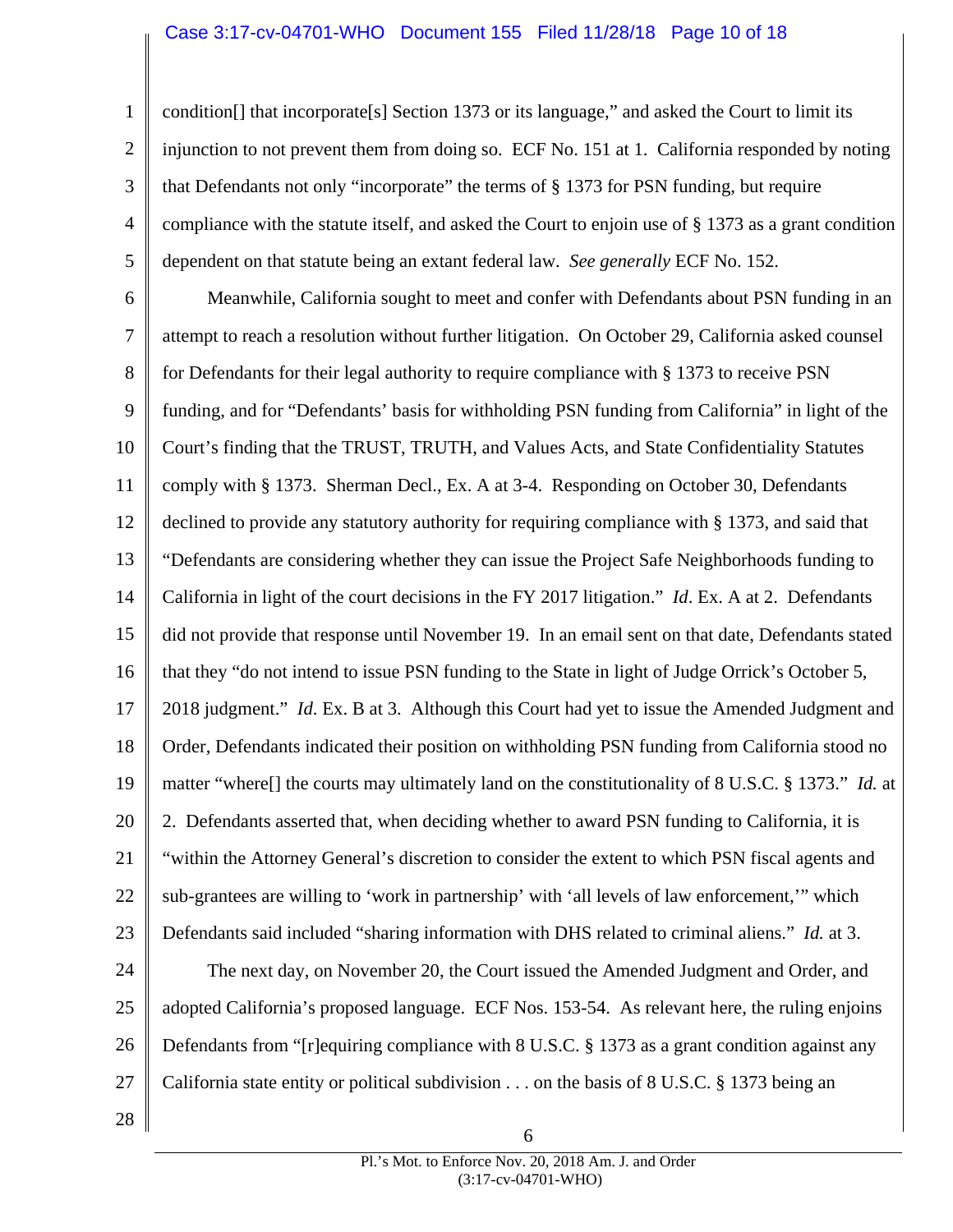<span id="page-10-0"></span>1 2 'applicable Federal law,' or on the basis of 8 U.S.C. § 1373's independent statutory obligations." ECF No. 154 at 3.

3 4 5 6 7 8 9 10 11 Both before and after the issuance of the Amended Judgment and Order, on November 19 and 20, California asked Defendants to provide their basis for withholding PSN funding in light of the declaratory relief previously granted by this Court. Sherman Decl., Ex. B at 2-3. On November 20, following the Court's Amended Judgment and Order, California asked Defendants whether they plan on reconsidering their position to withhold PSN funding from California. *Id.* at 2. On November 22, Defendants asserted that they will continue withholding PSN funding from California, and claimed that their basis for withholding PSN funding from California is not based on § 1373, but because they profess "doubt as to California's willingness and ability to work in full partnership with federal law enforcement officials."<sup>3</sup>

12

13

## **ARGUMENT**

## **I. LEGAL STANDARD**

14 15 16 17 18 19 20 21 22 A court may grant a motion to enforce the court's previous judgment if the prevailing party demonstrates its opponent has not complied with the judgment's terms. *California v. U.S. Dep't of Labor*, 155 F. Supp. 3d 1089, 1096 (E.D. Cal. 2016). It is "particularly appropriate" to grant this relief against an agency that neglects the mandate of a federal court. *Id.* "Within a court's power to administer its decrees is the power to construe and interpret the language of the judgment." *Heartland Hosp. v. Thompson*, 328 F. Supp. 2d 8, 11-12 (D.D.C. 2004) (citing *SEC v. Hermil, Inc.*, 838 F.2d 1151, 1153 (11th Cir. 1988)). Moreover, under Federal Rule of Civil Procedure 70, a district court may exercise jurisdiction to administer remedies for failure to follow a court order. *Westlake N. Prop. Owners* 

- 23
- 24 25

*Ass'n v. City of Thousand Oaks*, 915 F.2d 1301, 1303 (9th Cir. 1990). Rule 70 states that if a party

is directed to perform a specific act and fails to comply as specified, the court may direct the act

<sup>26</sup>  27 28  $\frac{1}{3}$ <sup>3</sup> Defendants also refused to retain California's portion of PSN funds pending resolution of this matter. Sherman Decl., Ex. B at 1. That issue has been addressed, for now, by the Court's November 27, 2018 minute order reflecting Defendants' agreement to "hold the funds, preserving the status quo until the matter is decided." ECF No. 23. California reserves its right to seek immediate relief from the Court to prevent Defendants' from disbursing California's PSN funds to other jurisdictions outside California if circumstances should change. 7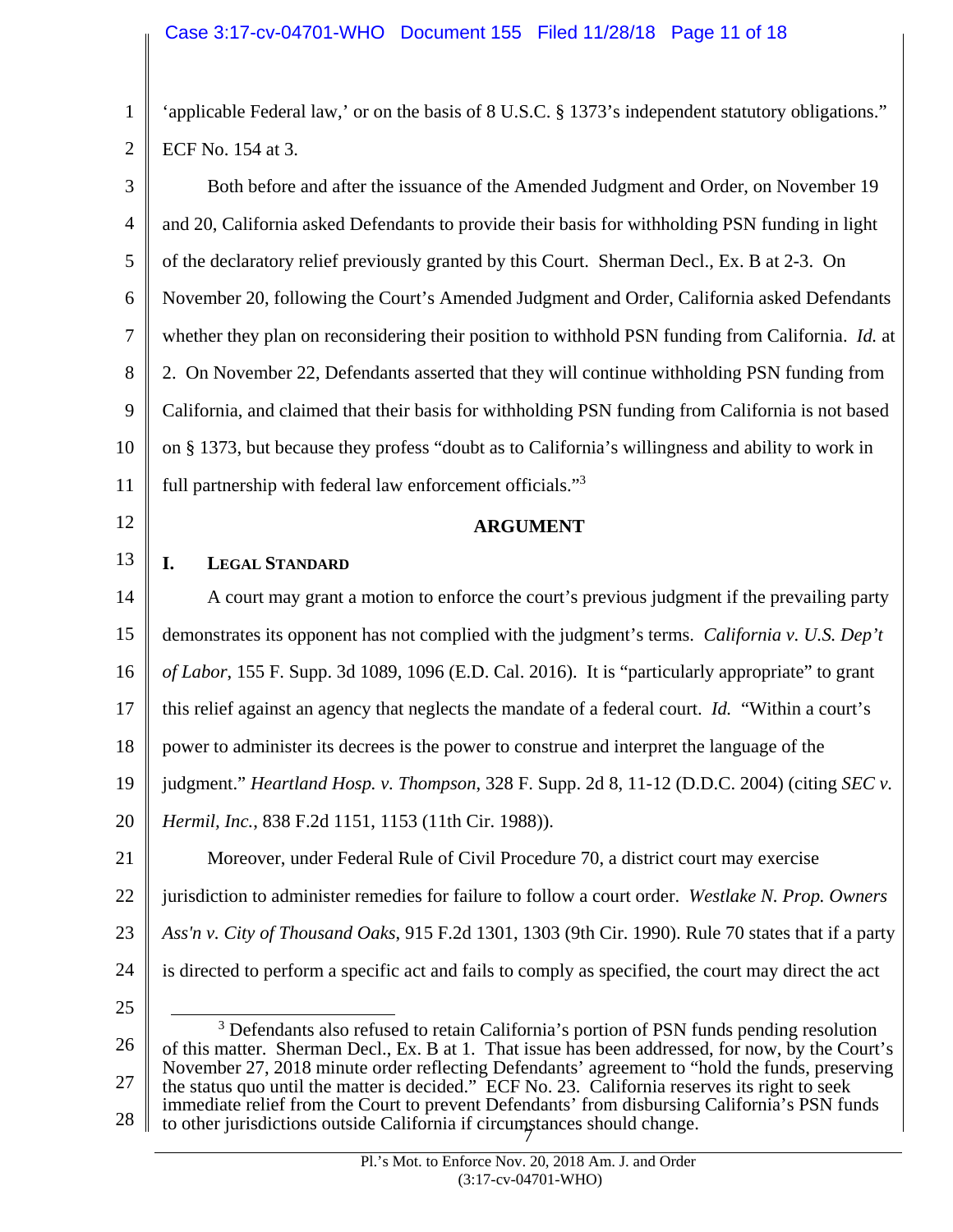<span id="page-11-0"></span>1 2 3 4 5 6 to be done through a number of remedies. *See, e.g., id.* at 1304 (explaining that Rule 70 applies to the parties "who have failed to perform specific acts pursuant to a judgment). In a case against the United States, or an officer or agency thereof, Rule 70 allows relief by an order to execute specific acts, *see Gilbert v. Johnson*, 490 F.2d 827, 829–30 & n.5 (5th Cir. 1974), or directing another entity or individual to comply with the judgment. *See* Fed. R. Civ. P. 70(a); *Kahmann v. Reno*, 967 F. Supp. 731, 734 (N.D.N.Y. 1997).

# 7 8

## **II. DEFENDANTS HAVE VIOLATED THE AMENDED JUDGMENT AND ORDER BY WITHHOLDING CALIFORNIA'S PSN FUNDING**

9

10

## **A. Defendants are Violating the Court Order by Enforcing the § 1373 Requirement Under a Different Label**

11 12 13 14 15 16 17 18 19 20 21 22 23 24 25 26 27 28 The record demonstrates that Defendants have sought to administer two different types of FY 2018 PSN programs. The first is the formula program reflected in the FY 2018 PSN Solicitation that had one new award condition of compliance with § 1373, which USDOJ enforced by awarding PSN funds to every jurisdiction in the United States, except those in states that USDOJ believes violate § 1373. The second is the discretionary program that USDOJ revealed after the Court's order on California's motion for summary judgment. Undeniably, USDOJ could not withhold PSN funds from California under the first type of program because under the Amended Judgment and Order, it can no longer "requir[e] compliance with 8 U.S.C. § 1373 as a grant condition against any California state entity or political subdivision . . . on the basis of 8 U.S.C. § 1373's independent statutory obligations." ECF No. 154 at 3. But, USDOJ cannot withhold funds from California under this alternate version of PSN either because Defendants' basis for withholding PSN funding from California would amount to nothing more than a post-hoc justification to circumvent the Court's judgment on § 1373. *See, e.g.*, *Apple Comput., Inc. v. Formula Int'l, Inc.*, 594 F. Supp. 617, 622-23 (C.D. Cal. 1984) (granting contempt order and enforcing preliminary injunction when defendant acted "upon a pretext to avoid the impact of the injunction and to achieve the same improper objective"). To be sure, just last week, Defendants stated that they are withholding PSN funding from California not because of § 1373 compliance concerns, but out of "doubt as to California's willingness and ability to work in full partnership with federal law enforcement officials." 8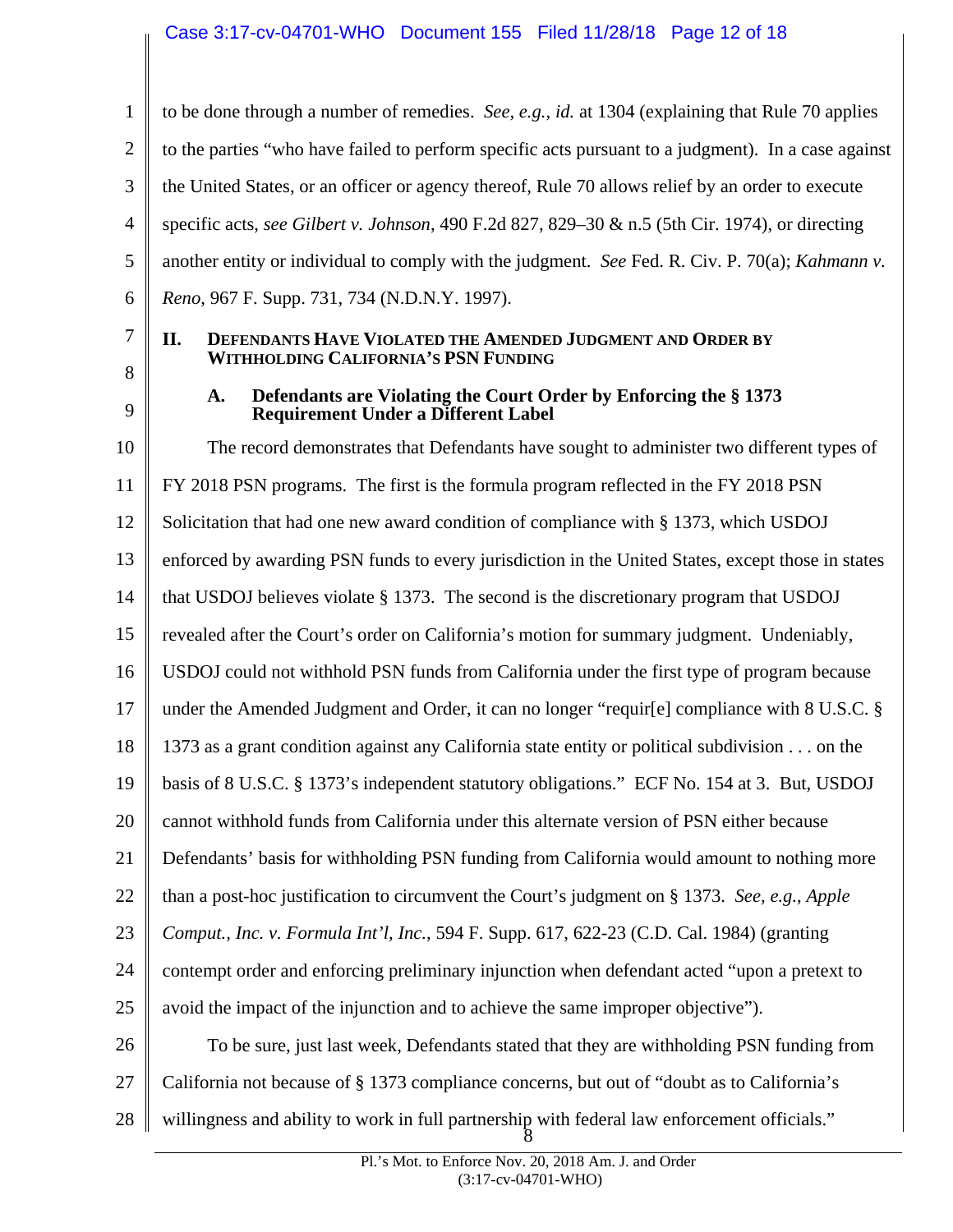## Case 3:17-cv-04701-WHO Document 155 Filed 11/28/18 Page 13 of 18

circumstances of each local jurisdiction." See id at 6. (emphasis added). 1 2 3 4 5 6 7 8 9 10 11 12 13 14 15 16 17 18 19 20 21 22 23 24 25 26 27 28 Sherman Decl. Ex. B at 1. But there is no requirement in the FY 2018 PSN Solicitation that fiscal agents "work in full partnership with federal law enforcement officers." *See* RJN Ex. A at 1-2 (eligibility requirements for fiscal agents). Instead, the requirement of "working in partnership with a wide range of engaged stakeholders" that Defendants pointed to applies to the *U.S. Attorneys*. *See* RJN Ex. A at 6 ("The USA must work in partnership with federal, state, local and tribal law enforcement and prosecutors, as well as the community."); *see also* RJN Ex. A at 4 ("[E]ach USA is responsible for establishing a collaborative PSN team of federal, state, local, and tribal law enforcement…."). Other than requiring compliance with § 1373, the FY 2018 PSN Solicitation does not impose requirements on the fiscal agent to change its practices to match federal priorities, but directs that it is "*PSN* [that] needs to be able to adapt to the unique The FY 2018 PSN Solicitation only requires limited eligibility criteria for fiscal agents, *id.* at 2, as it makes clear that the "competitive" aspect of PSN occurs in the selection of subrecipients after fiscal agents receive their awards. *See id.* at 5 ("After BJA grant funds are disseminated, the recipients (fiscal agents) must hold a competitive application process to determine subrecipients for the funds."). The only relevant eligibility criteria that the FY 2018 PSN Solicitation requires of fiscal agents that is in question here is compliance with § 1373. *Id.*  at 2. Likewise, the document identifies just one new express award condition: a condition "[n]ot to violate (and certify that it is not in violation of) 8 U.S.C. § 1373." *Id.* at 32. Although California has received PSN funding every year since 2007, California has not received PSN funding now that § 1373 was added as a grant condition. Harrington Decl. ¶¶ 6, 14. When Defendants issued PSN funding on October 3, the only jurisdictions that they did not fund were in California, Oregon, and Illinois, the same states that Defendants claimed may violate § 1373. *See*  RJN Exs. C - G. Even on November 19, before the issuance of the Amended Judgment and Order, Defendants asserted they had authority to "require compliance with the substance of what is set forth in Section 1373," and indicated part of their consideration was the extent that California "share[s] information with DHS related to criminal aliens." Sherman Decl., Ex. B at 3.

> Pl.'s Mot. to Enforce Nov. 20, 2018 Am. J. and Order (3:17-cv-04701-WHO)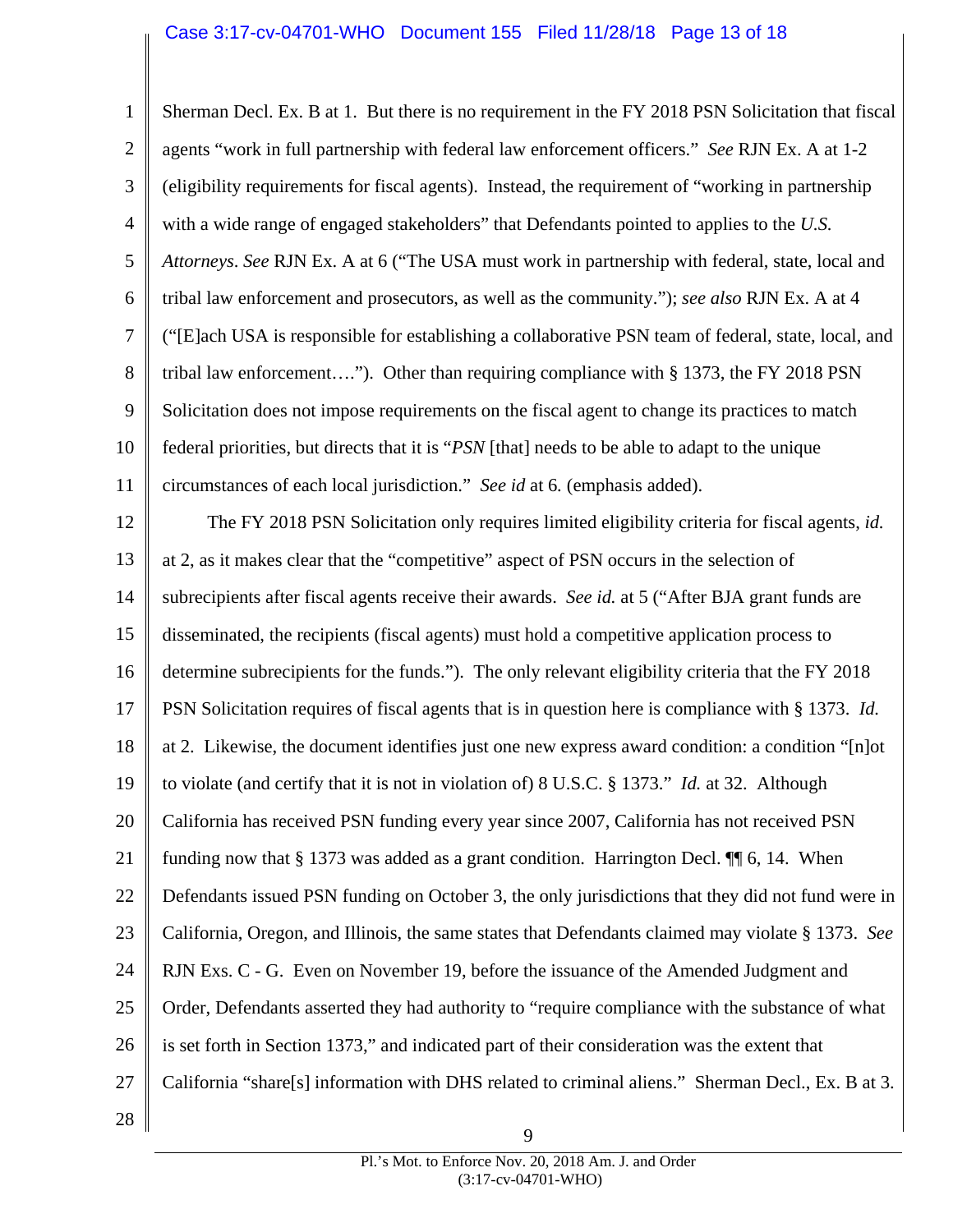1 2 3 4 5 6 7 8 9 10 11 12 13 Only after the Amended Judgment and Order, and after briefing on whether Defendants could require compliance with § 1373 as a condition for PSN, did Defendants claim that something other than § 1373 compliance could result in the denial of a PSN award. California asked Defendants on multiple occasions, dating back to October 29, to provide their basis for failing to award PSN funding to California. Sherman Decl., Ex. A at  $4 \& Ex$ . B at 2-3. Only on November 22 did Defendants finally answer that question and state a reason not explicitly based on § 1373 but having the exact same effect. This course of conduct raises clear suspicions that Defendants' current justifications for withholding funds are but a maneuver for maintaining the same § 1373 condition that this Court has declared unconstitutional, which the Court expressed concern with when deciding the scope of the judgment. Hr'g Tr. at 21:11-14, Oct. 26, 2018 ("What is unclear to me is whether there are going to be any other moves that the Department would like to make that will come in from the side and undermine my order. And that's the thing I just want to be very clear about.").

14 15 16 17 18 19 20 21 22 23 24 25 26 27 28 In any event, the undisputed evidence submitted at summary judgment revealed that California acts in "partnership" with federal law enforcement, including immigration authorities, on criminal law enforcement matters, which is what PSN is intended to support. *See generally*  ECF No. 116-3, Ex. 1 (Decl. of Chris Caligiuri). Reflective of that collaboration, on August 31, 2018, USDOJ announced the success of a joint operation between multiple federal, state, and local law enforcement agencies including USDOJ, Immigration and Customs Enforcement Homeland Security Investigations ("ICE-HSI"), California Department of Justice ("Cal DOJ"), and California Highway Patrol, resulting in the arrest of over 20 MS-13 gang members, where U.S. Attorney McGregor Scott recognized, "The operation leading to today's arrests reflects the incredible teamwork between our federal, state, and local law enforcement partners, and our shared commitment to keeping our communities safe from violent criminal gangs like MS-13." RJN Ex. I. The public record is replete with numerous other examples of this level of partnership between California state law enforcement and federal law enforcement on criminal matters. *See, e.g.*, RJN Exs. J - K (2018 USDOJ and Cal DOJ press releases evidencing collaboration between California state law enforcement and ICE-HSI); L - V (2018 USDOJ and Cal DOJ press releases 10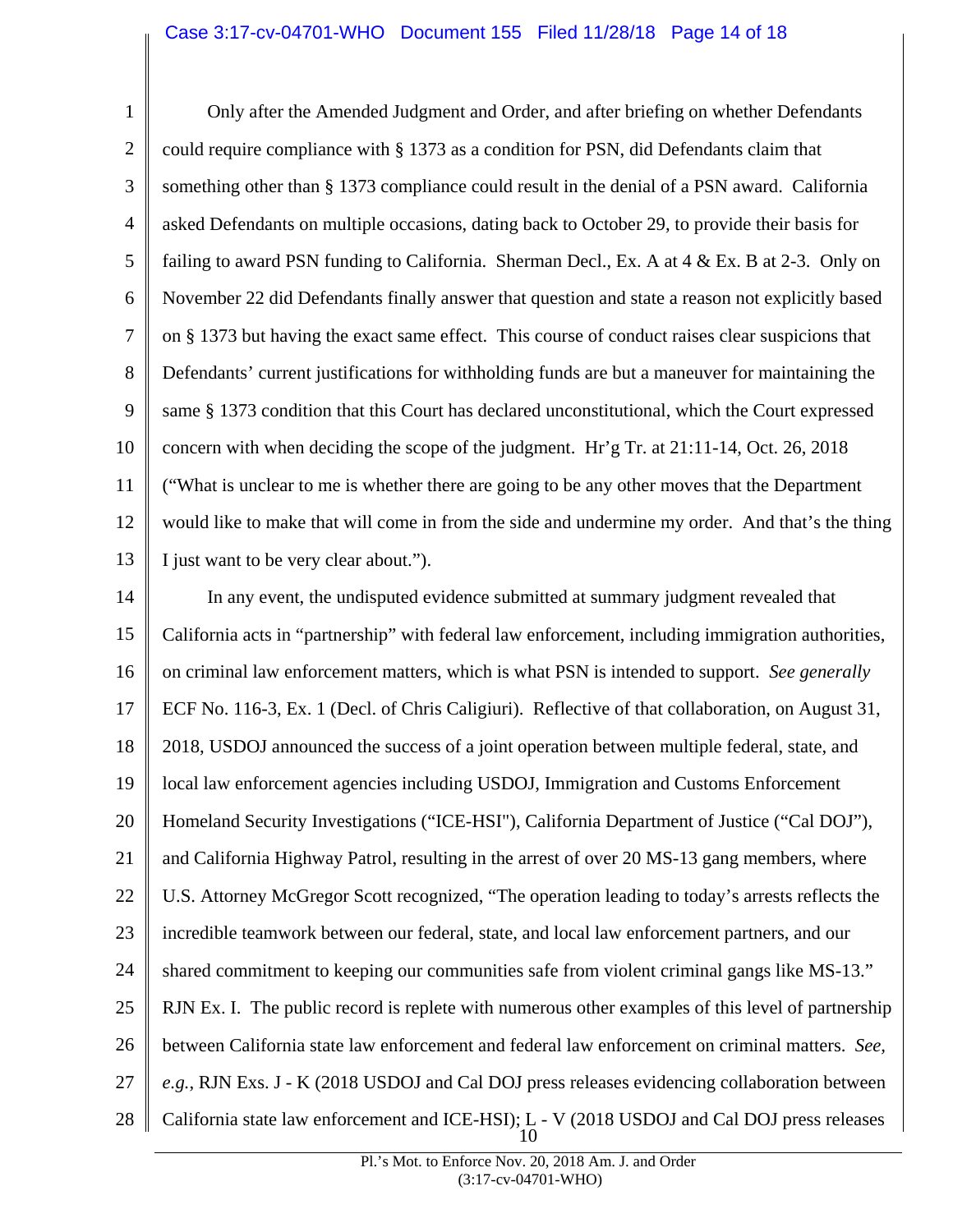<span id="page-14-0"></span>1 2 3 evidencing collaboration between California and federal law enforcement generally). The notion that California does not partner with federal law enforcement is fanciful, and cannot form a legitimate basis for withholding PSN funding from California.

4

#### **B. Defendants Lack Statutory or Constitutional Authority to Incorporate the Terms of § 1373 or Enforce their New PSN Immigration Conditions**

5 6 7 8 9 10 11 12 13 14 15 16 17 18 19 20 21 22 In its Amended Judgment and Order, the Court clarified that the ruling "do[es] not prohibit DOJ from incorporating the terms of Section 1373 as a condition for any program *if it has separate statutory authority*." ECF No. 153 at 1 (emphasis added). Defendants' asserted basis for imposing the § 1373 requirement on PSN funding and withholding funding from California is their belief that PSN is purely a discretionary grant tethered to a lump-sum appropriation.<sup>4</sup> According to Defendants, it follows that they do not need any statutory authority to support the imposition of the PSN Immigration Conditions. That is not true. PSN has been authorized by statute since 2002. That statute mandates the Attorney General carry out a program "for *each*  United States Attorney to provide for coordination with State and local law enforcement officials in the identification and prosecution of violations of Federal firearms laws including school gun violence and juvenile gun offenses." 34 U.S.C. § 41504(a) (emphasis added); *see also* 34 U.S.C. § 60703(a) (PSN's purpose is "to foster and improve existing partnerships . . . in *each* Federal judicial district") (emphasis added). Indeed, before the Court's order on California's motion for summary judgment, USDOJ implemented PSN as a formula grant consistent with the authorizing statute's design. The FY 2018 PSN Solicitation said the Bureau of Justice Assistance (BJA) "expects to make 93 awards," which USDOJ clarified equates to "one *formula* award will be made per U.S. Attorney." RJN Ex.

23 A at 12 & n.9 (emphasis added); *see also* RJN Ex. C at 3 (describing formula). In their FY 2018

l 24 25 26 27 28 4 In their correspondence with California, Defendants rely on *Lincoln v. Vigil*, 508 U.S. 182 (1993), as providing them with seemingly boundless authority to add conditions to grants that stem from lump-sum appropriations. *Lincoln* holds that when "Congress merely appropriates lump-sum amounts without statutorily restricting what can be done with those funds." *Id.* at 192. But *Lincoln* is clearly distinguishable, as there the courts "concededly could identify no statute or regulation even mentioning the Program." *Id.* at 190. Conversely, here, 34 U.S.C. § 41504 "mention[s]" PSN and imposes the requirement that grants be awarded to each judicial district and for the specified purposes of "identification and prosecution of violations of Federal firearms laws," thus, constraining Defendants' ability to impose conditions on PSN.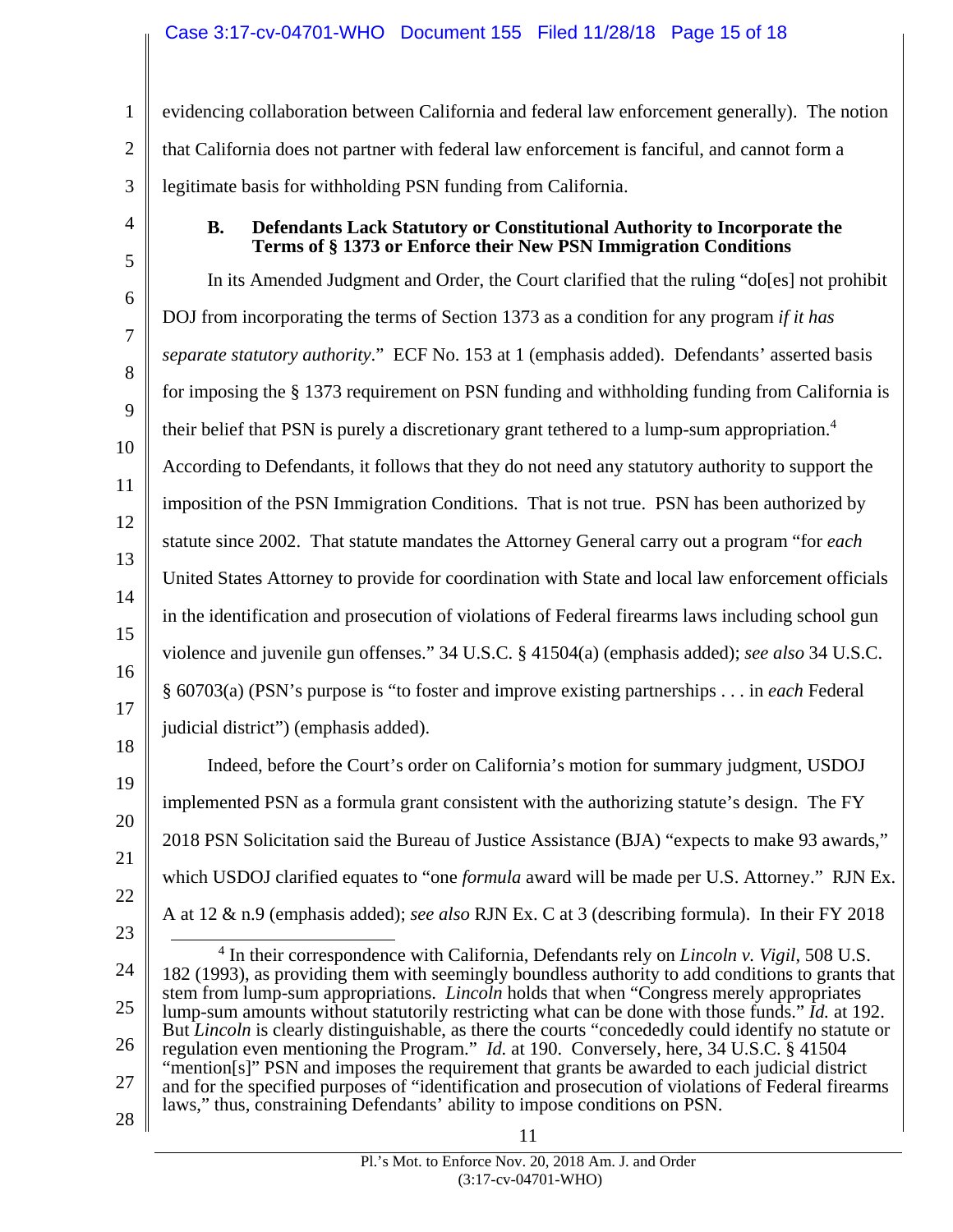<span id="page-15-0"></span>l 1 2 3 4 5 6 7 8 9 10 11 12 13 14 15 16 17 18 19 20 21 22 23 24 25 26 27 28 budget request, USDOJ classified PSN as a "block grant,"5 RJN Ex. H at 2, which is a "formula grant[] based on respective populations" and different than discretionary grants. *Champaign Cty. v. U.S. Law Enf't Assistance Admin.*, 611 F.2d 1200, 1203 (7th Cir. 1979). The Ninth Circuit, and others, have recognized that the structure of "the block grant system . . . permits the states to administer the programs with minimal federal involvement and few federal procedural requirements." *Rural Alaska Cmty. Action Program v. Smith*, 847 F.2d 535, 535, 537 (9th Cir. 1988); *see also Planned Parenthood of Ind., Inc. v. Comm'r of the Ind. State Dep't of Health,* 699 F.3d 962, 985 (7th Cir. 2012) ("As a general matter, federal block grants devolve control to the states over the disbursement of federal funds."); *Rodriguez v. Cuomo*, 953 F.2d 33, 38 (2d Cir. 1992) (the "desire to allocate funds to the states in the form of block grants" was intended so that the grants "could be used efficiently in meeting the differing needs of local communities"). By emphasizing that "PSN needs to be able to adapt to the unique circumstances of each local jurisdiction," the FY 2018 PSN Solicitation works in concert with the purposes of a block grant. RJN Ex. A at 7. When announcing the awarding of FY 2018 PSN funds, Former Attorney General Sessions agreed: "PSN is not a Washington-centered program. In fact, it's just the opposite. PSN simply provides a flexible framework that can be adapted to the situation on the ground in local communities . . . and across the country." RJN Ex. W (Oct. 3, 2018). Particularly because PSN is a block grant without any substantive conditions codified into the authorizing statute, Defendants' authority to add substantive conditions to PSN funding, are therefore, limited to conditions that "the block-granted money be used for the stated purposes." *Planned Parenthood of Ind.*, 699 F.3d at 982. Since immigration enforcement is not provided for as a stated purpose in the PSN statute, Defendants cannot add the substantive immigration conditions they have sought to impose. That is not to say that Defendants lack all discretion. Since Congress did not include a specific formula amount, Defendants may set the method for calculating allocations for each jurisdiction so long as it is a reasonable method that is not arbitrary or capricious and does not conflict with the statute. Defendants may delineate criteria consistent with program objectives for fiscal agents to consider when awarding subgrants. *See,*  <sup>5</sup> The new authorizing statute also identifies PSN as a "block grant." 34 U.S.C. § 60702.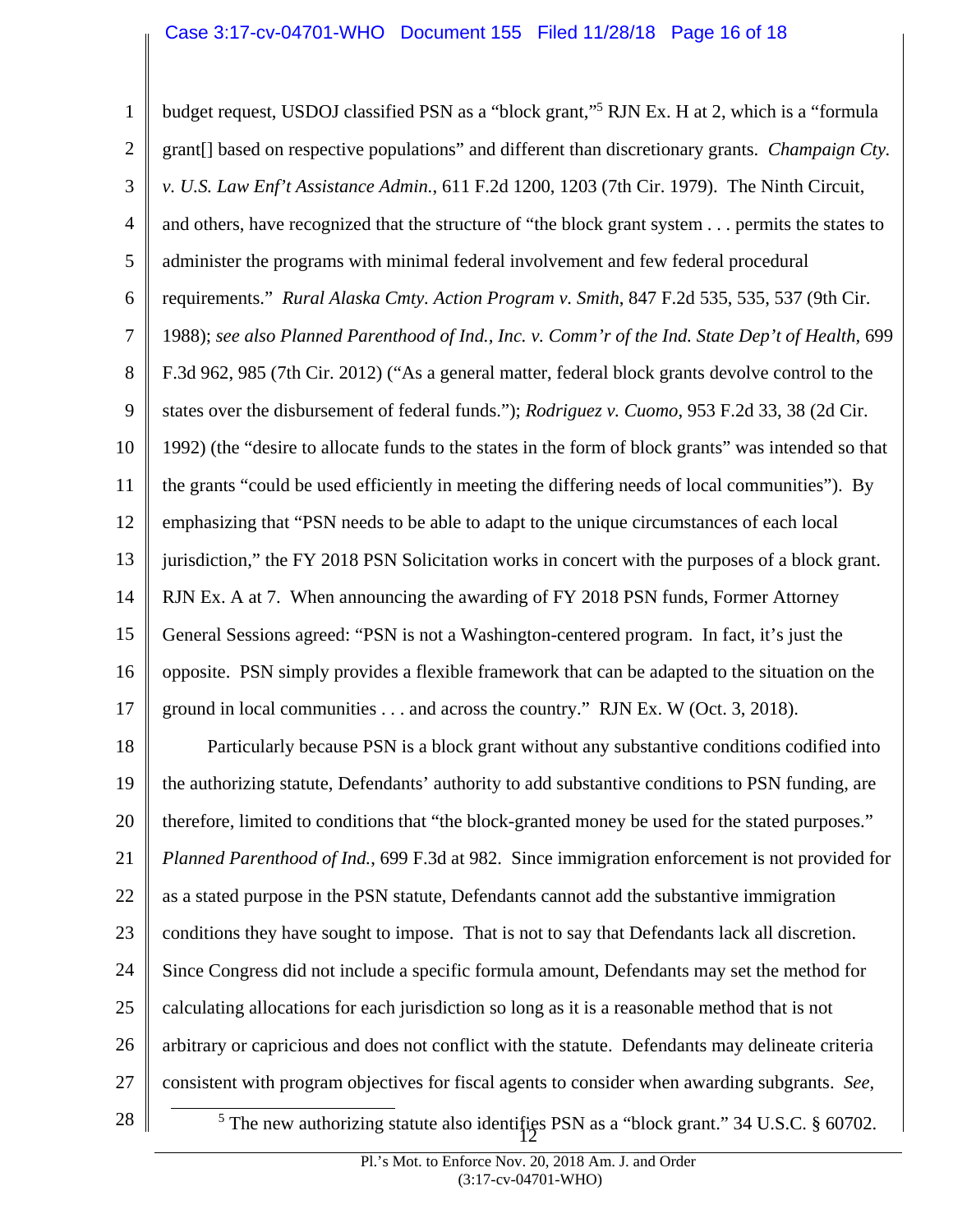<span id="page-16-0"></span>1 2 3 4 5 6 7 8 9 10 11 12 13 14 15 16 17 18 19 20 21 *e.g.*, RJN Ex. A at 7-9. Defendants may also impose conditions tied to PSN's purpose of identifying and enforcing federal firearms laws if Defendants "make its allocations based on factors solely related to the goal of implementing the stated statutory purposes in a reasonable fashion, rather than taking irrelevant or impermissible factors into account." *Robbins v. Reagan*, 780 F.2d 37, 48 (D.C. Cir. 1985). But Defendants cannot, as they do here, create substantive requirements untethered to PSN's purposes. If Defendants interpretation holds, and "the Attorney General can favor applicants based on any factors relevant to public safety, he enjoys nearly limitless discretion to select grant awardees in ways not even tangentially related to" federal firearms laws. *City of Los Angeles v. Sessions*, 293 F. Supp. 3d 1087, 1098 (C.D. Cal. 2018). Even if Defendants had statutory authority to impose conditions on PSN, those conditions would fail to satisfy the Spending Clause for the same reason that Defendants' JAG conditions fell short. *See South Dakota v. Dole*, 483 U.S. 203, 207 (1987) (requiring spending conditions to be "unambiguous[]" and sufficiently related to the federal interest in the specific program being funded). First, Defendants' shifting requirements for PSN funding, and nebulous and subjective post-hoc PSN Immigration Conditions, violate the ambiguity prong of the Spending Clause by being "largely indeterminate" and failing to provide the State with "clear notice" of what is necessary in order to receive PSN funds. *Pennhurst State Sch. & Hosp. v. Halderman*, 451 U.S. 1, 24-25 (1981); *see* ECF No. 137 at 36-37 ("DOJ's evolving interpretations of the [§ 1373] certification condition . . . demonstrate ambiguities" that do not comply with the Spending Clause). Second, as the Court found with JAG, the federal interest in creating PSN "do[es] not relate to immigration enforcement" to satisfy the Spending Clause's relatedness test. *See* ECF

22 No. 137 at 39. Congress's purpose in creating PSN is to promote "coordination … in the

23 identification and prosecution of violations of Federal firearms laws including school gun

24 violence and juvenile gun offenses." 34 U.S.C. § 41504(a). Congress did not indicate any

25 intention to require participation in civil immigration enforcement. Furthermore, just as one of

26 JAG's primary purposes is to "give State and local governments more flexibility to spend money

27 for programs that work for them rather than to impose a 'one size fits all' solution," H.R. Rep.

28 No. 109-233, at 89 (2005), as discussed *supra*, the FY 2018 PSN Solicitation emphasizes 13